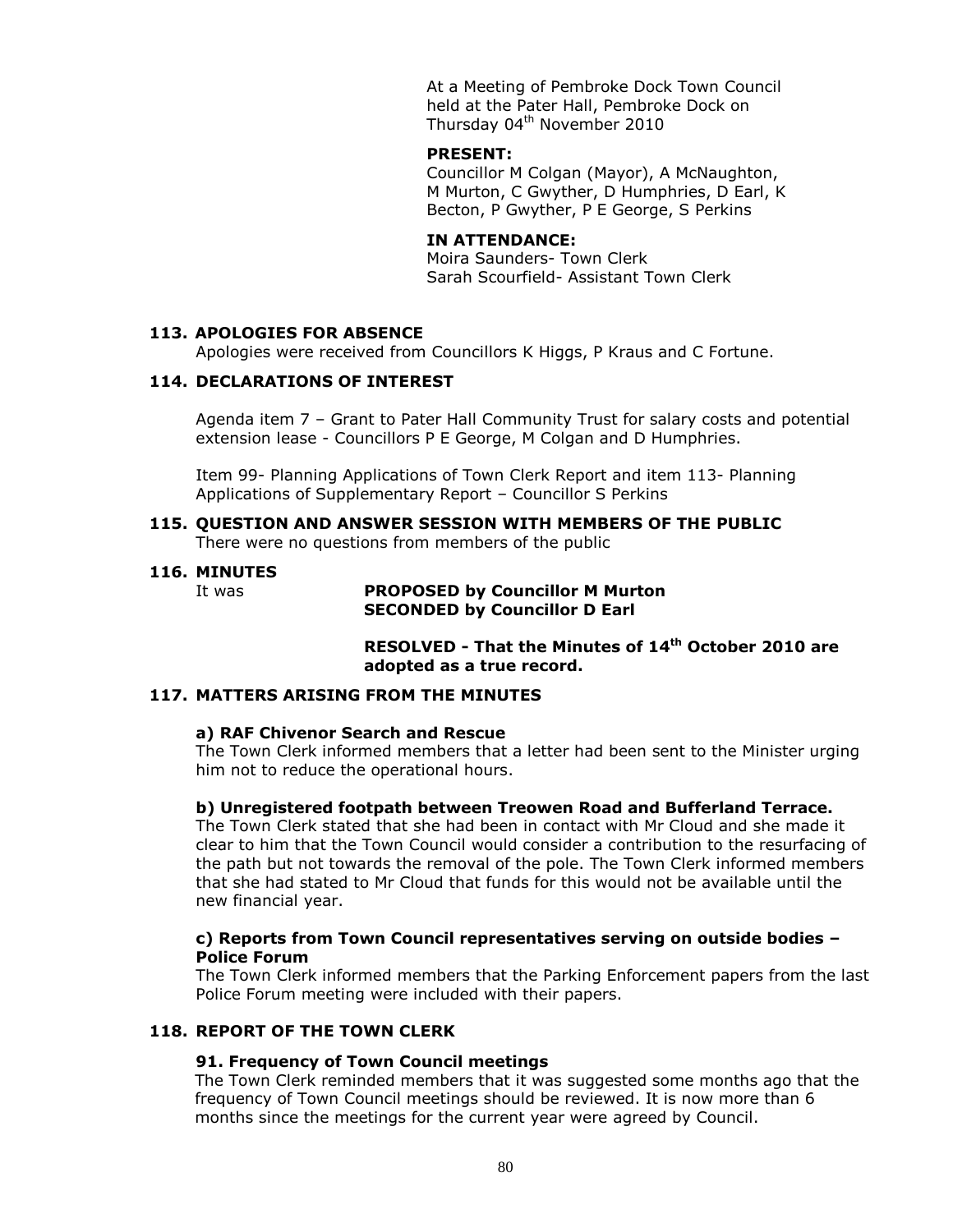Different frequencies have been suggested by members she recommended that Council meetings are held every 4 weeks. The Town Clerk stated that there are a number of group meetings which herself and the assistant town clerk attend and service so to extend Town council meetings to every 4 weeks would be of enormous help to the running of the Council for the officers. Also to extend the period between meetings by just a week will not increase the business of the meetings by any great extent but will give the officers more time to be proactive rather than reactive within the constraints of their working hours. A suggested schedule of meetings was included.

It was questioned if the change of meeting dates would affect the planning process; the Town Clerk stated that the Town Council office currently requests extensions for comment dates on applications at present so this would not be an issue.

#### It was **PROPOSED by Councillor S Perkins SECONDED by Councillor D Humphries**

**RESOLVED – That Town Council meetings are 4 weekly with meetings being on the following dates: 25th November 2010, 16th December 2010, 13th January 2011, 10th February 2011, 10th March 2011, 7 th April 2011 and 12th May 2011 (AGM)**

### **92. PCSO provision in Pembroke Dock**

The Town Clerk informed members that at the moment there are only 3 PCSOs based in Pembroke Dock. One of whom is on light duties and is not allowed to leave the station so that effectively leaves only 2, although as they work on opposite shifts that means one PCSO at any time.

She stated that as members were aware some PCSOs are on temporary contracts and those contracts in the present financial climate may not be renewed. This would then reduce the PCSO provision to one officer in the town. As we know the PCSOs work a great deal within the community and they are indeed the public face of local policing in the town. The Town Clerk questioned if the Town Council should be contacting the Dyfed-Powys police force asking what provision they have with regard to local policing if they reduce the number of PCSOs and try to persuade the Force to keep the PCSOs.

#### It was **PROPOSED by Councillor S Perkins SECONDED by Councillor M Murton**

#### **RESOLVED – That the Town Clerk contact Dyfed Powys Police to question the future plan for PCSO's of Pembroke Dock**

### **93. Proposal to create a Finance Committee**

The Town Clerk asked members to consider setting up a finance committee within the Council structure. Many Councils work with these committees.

She stated that it would be a committee that just as the Planning Committee does would report to the Full Council with any recommendations so that full council still has the final say on finance and budgetary issues.

The Town Clerk stated that it would a great help to the officers of the Council in that it would support and understand in detail the financial issues facing the Council. This is perhaps more important now bearing in the mind the probable constraints on public spending. The Town Clerk informed members that she had attached the proposed terms of reference of this committee. After discussion it was agreed that the Committee should be a Working Group instead of Finance Committee with Councillors, K Becton, D Humphries, D Earl and C Gwyther as members. The Town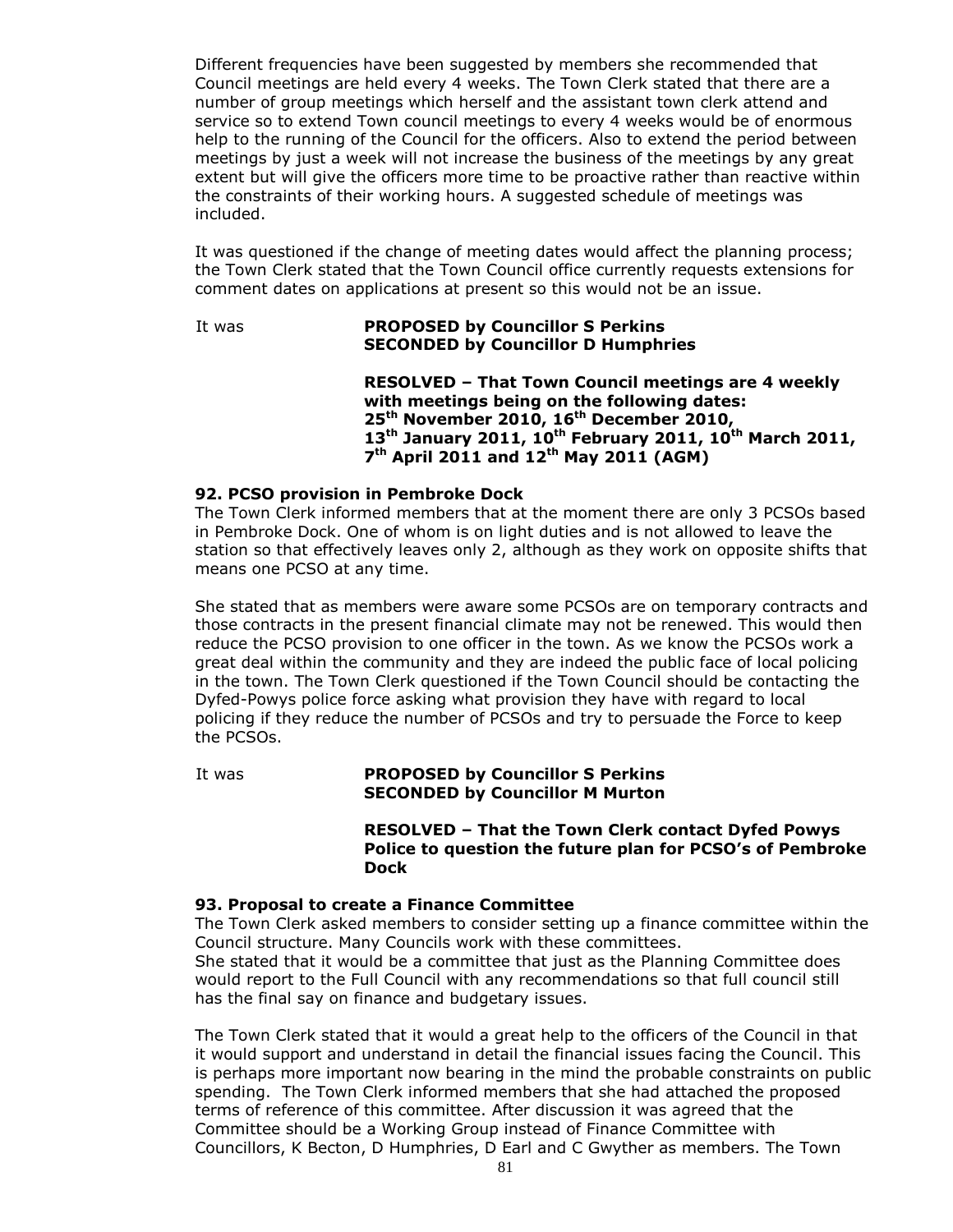Clerk stated that she would circulate dates for the first meeting.

It was questioned if a Standing Orders sub group should also be set up, this was agreed but there were no volunteers for this group, the Town Clerk stated that she would bring this back to the next meeting.

### **94. Resignation of Councillor Will Rees**

The Town Clerk informed members that she had enclosed a copy of the letter that had been received from Councillor Rees and commented that he is finding his university career very absorbing and does not feel able to continue as a Councillor. The Town Clerk stated that with member's agreement she will contact the elections officer in the County Council to notify her of this vacancy. It was agreed by members to thank Will for all his efforts during his time as a Councillor, and also for the Town Clerk to contact the Election Officer of the County Council.

Members were advised there was now a vacancy on the Consultation committee and asked for volunteers. No members were interested at present.

#### **95. AGM – Planed**

The Town Clerk informed members that Planed annual general meeting is to be held at Plas Hyfryd Hotel, Narbeth on Thursday 25<sup>th</sup> November 2010 at 7.30 pm. She stated that the letter asks if someone from the Council would like to attend, if anyone is interested could they let the office know before 22<sup>nd</sup> November please.

#### **96. Daniel Rolls and Rebecca Powell- Dancers**

The Town Clerk informed members that she had received a letter from Maxine Rolls giving an up date of how these two young dancers did at the dance competition in Scarborough. They were judged by some well known and respected people and their performance was well received. They did not win this time but the experience they gained was invaluable. The Town council have again been thanked by Mrs Rolls for they contribution towards this trip.

#### **97. Financial Assistance – St Non's Ward**

The Town Clerk informed members that St Non's ward was built in 2003. It is a purpose built 15 bed assessment and treatment unit for older adults. St Non's cares for people with a variety of mental health problems such as depression, anxiety and memory difficulties.

They are holding a fund raising Christmas Fayre to be held at the Picton Centre, Haverfordwest on Saturday 20<sup>th</sup> November. They are also asking for a donation towards the aim of building a conservatory.

Members agreed that St Nons Ward is out of the Pembroke Dock area so could not help with any funding.

#### **98. New Traffic orders**

The Town Clerk stated that she had received some new traffic orders from the County Council, New one way order, Market Street, No waiting at any time at Lower Meyrick Street, Princes Street, Tremeyrick Street and Victoria Road. Members welcomed the new traffic orders.

#### **99. Planning Applications**

| 10/0645/AD | Mr J Edwards                        | Unit 1                               |
|------------|-------------------------------------|--------------------------------------|
|            | <b>Atlantic Trampolines</b>         | London Road Industrial Estate        |
|            | Bounce House                        | Pembroke Dock                        |
|            | London Road Industrial Est SA72 4RZ |                                      |
|            | Pembroke Dock                       | <b>Erection of illuminated signs</b> |
|            |                                     |                                      |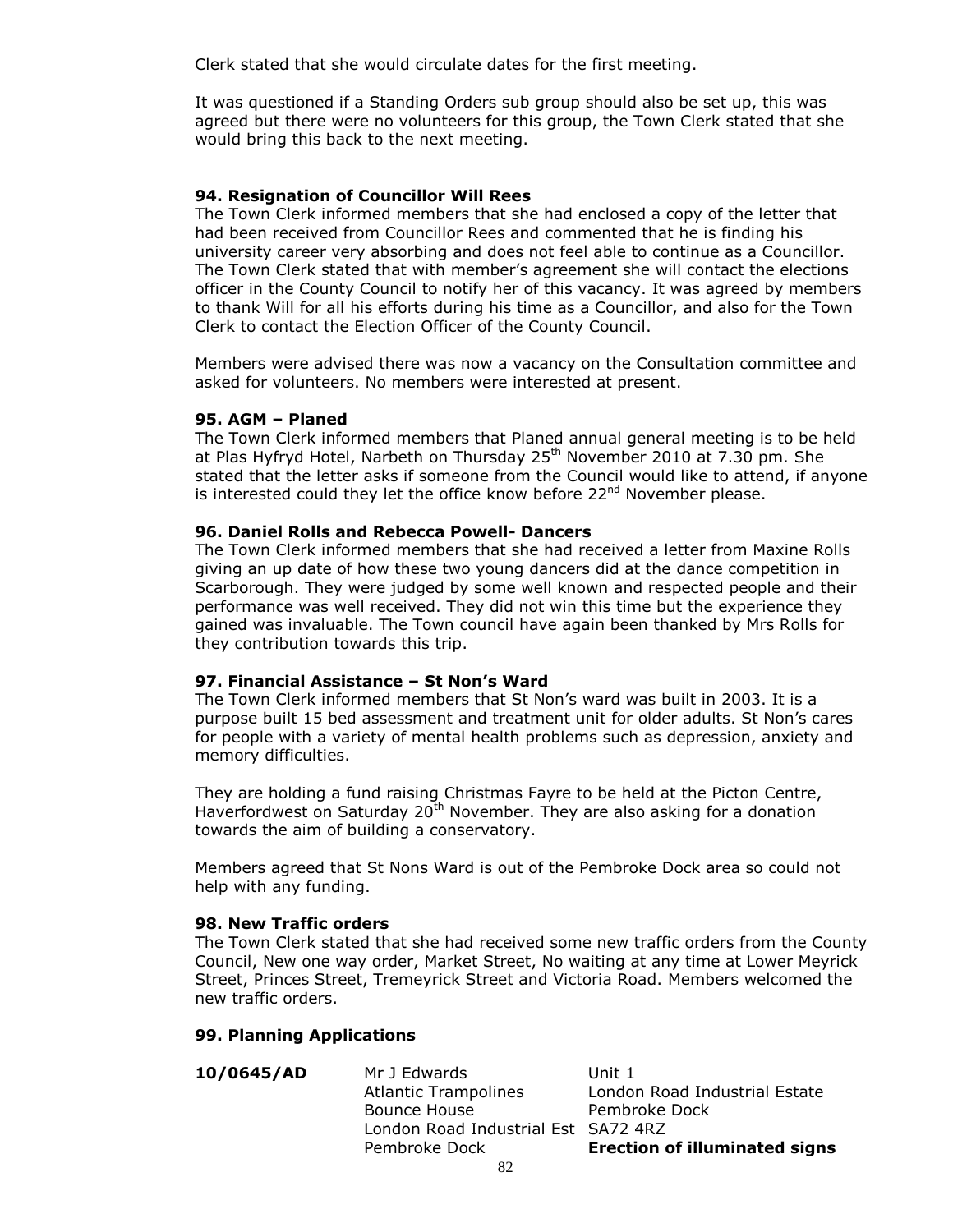It was **PROPOSED by Councillor D Humphries SECONDED by Councillor A McNaughton**

> **RESOLVED – That the Town Council recommend this application is supported**

#### **Application for new Premises License, Ferry Inn, Pembroke Ferry, Pembroke Dock, SA72 6UD**

#### It was **PROPOSED by Councillor C Gwyther SECONDED by Councillor P Gwyther**

### **RESOLVED – That the Town Council recommend this application is supported**

# **100. Planning Decisions**

**10/0506/PA**- Installation of air conditioning unit – Barclays Bank, 1 Dimond Street, Pembroke Dock, SA72 6JB- **Granted**

**10/0570/PA-** Change of Former school to 37 flats and 4 cottages to rear-Coronation Education Centre, Meyrick Street, Pembroke Dock – **Granted**

Members raised concerns regarding the Coronation School development. It was discussed that when National Parks object to a Planning Application then the application is seen by the Planning Committee of the County Council

#### It was **PROPOSED by Councillor C Gwyther SECONDED by Councillor M Murton**

**RESOLVED – That the Town Council write to the County Council to ask for the same rulings as the National Parks when Town Councils object to planning applications.**

**10/0565/PA –** Two Storey Extension – 16 Charlton Place, Pembroke Dock, Sa72 6AY- **Granted**

**10/0586/PA-** New Apartment and parking space- Rear of 9 Milton Terrace, Pennar, Pembroke Dock- **Granted**

**10/0562/PA-** Plot 6 Haggert Field, Grove Street, Pennar, Pembroke Dock **- Withdrawn**

### **119. SUPPLEMENTARY REPORT OF THE TOWN CLERK**

### **101. Tourism Committee meeting note**

The Town Clerk informed members that these were included in their papers. She stated that a meeting was held on  $18<sup>th</sup>$  October and as stated in the meeting notes there was just 3 committee members present at the meeting. Town Council members agreed for the following items to be sought and events to go ahead.

- $\bullet$  To spend £1000 on a firework display to be held at the end of the festivities on the evening of  $10<sup>th</sup>$  December.
- To provide Glow Sticks for the children instead of sweets.
- $\bullet$  To hold a Craft Fair in the Pater Hall on Saturday  $11<sup>th</sup>$  December, the stalls are to be free of charge. Also there will be no charge for the children to visit Father Christmas and receive a present.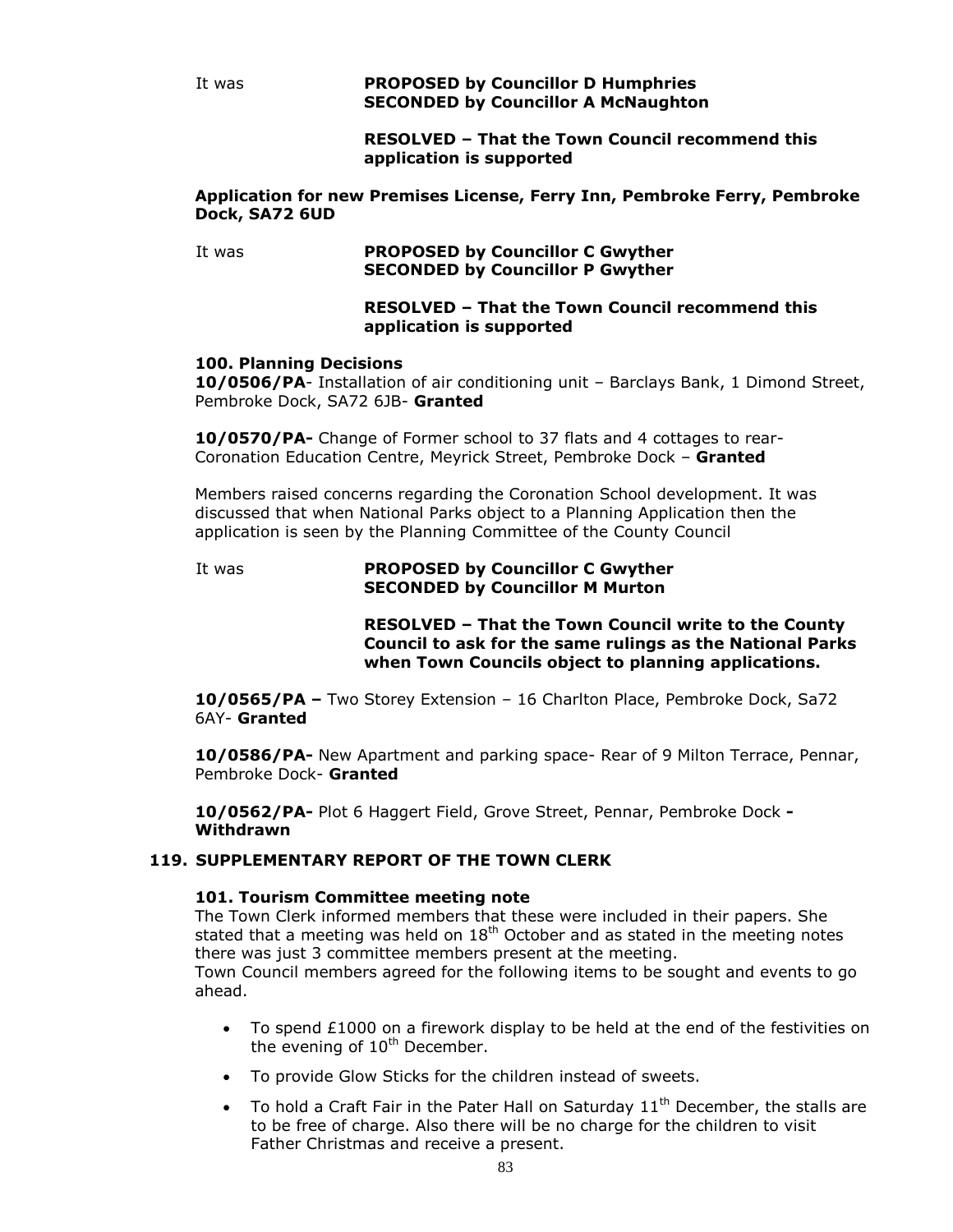The Town Clerk informed members that both the glow sticks and the children's presents will cost no more than £300.00 and all of these costs lie well within the budget set aside for the Christmas festivities. The Town clerk informed members that Cleddau FM had volunteered their services for the Christmas Events; she stated that they would be doing interviews with local residents and also providing the town centre with music. She stated that she had received a letter from Cleddau FM requesting financial support after discussion.

#### It was **PROPOSED by Councillor P Gwyther SECONDED by Councillor M Murton**

### **RESOLVED – That the Town Council contribute £250.00 to Cleddau FM to help meet costs.**

### **102. CCTV Contributions**

The Town Clerk informed members that she had received an email from Sgt Lesley Buckle with an explanation as to where the Town Council's financial contribution is spent.

She stated that the money contributed towards CCTV from Town Councils do not go to the police but to the County Council as they are responsible for the management and delivery of the CCTV systems, the police control and monitor the system across Pembrokeshire. Most of the contributions go towards he cost of line rental and service maintenance. Dyfed Powys Police also contribute £2000 a year towards these costs. The cost of the BT line rental alone is £40,000 a year.

With regard to monitoring the cameras, there are long term plans for the CCTV cameras to be centrally monitored across the County and new changes have seen members of the Customer Service Unit, based in Pembroke Dock, having access to the CCTV system so that they are able to monitor live footage whilst on duty.

Members agreed to ask Sgt Buckle to attend the Council meeting on 25<sup>th</sup> November to explain the evidential value of CCTV.

### **103. Future Provision of Services at Withybush Hospital**

The Town Clerk informed members that she had received an email about a meeting to be held on Friday 5<sup>th</sup> November in the Picton centre in Haverfordwest. She stated that the email had been circulated this to Council and if anyone would be attending could they let her know so she may inform Jane Clark, Town Clerk to Haverfordwest Town Council. Members were informed that the meeting was to air concerns and no decisions would be made at this meeting.

### **104. Mid and West Wales Fire and Rescue Authority -Annual Action Plan 2011-2012**

The Town Clerk informed members that she had received a copy of this plan and a copy is on the table in the Council Chamber for members to read. Members questioned whether the action plan included future plans; the Town Clerk stated that there was nothing specific within the plan.

### **105. Pembroke 21C and the Peoples Millions**

The Town Clerk stated that Pembroke 21C sent an email encouraging Councillors to vote for their project during a Television programme called 'The People's Millions'. The People's Millions 2010, which takes place on ITV Wales Tonight evening news over the week of 22<sup>nd</sup> November will see Pembroke 21C Community Association in a head to head bid to win a £50,000 lottery award for their project 'Pembroke eats to Live'

On Tuesday 23<sup>rd</sup> November Pembroke21C will compete to finish the refurbishment of their community centre with a much needed community café, catering standard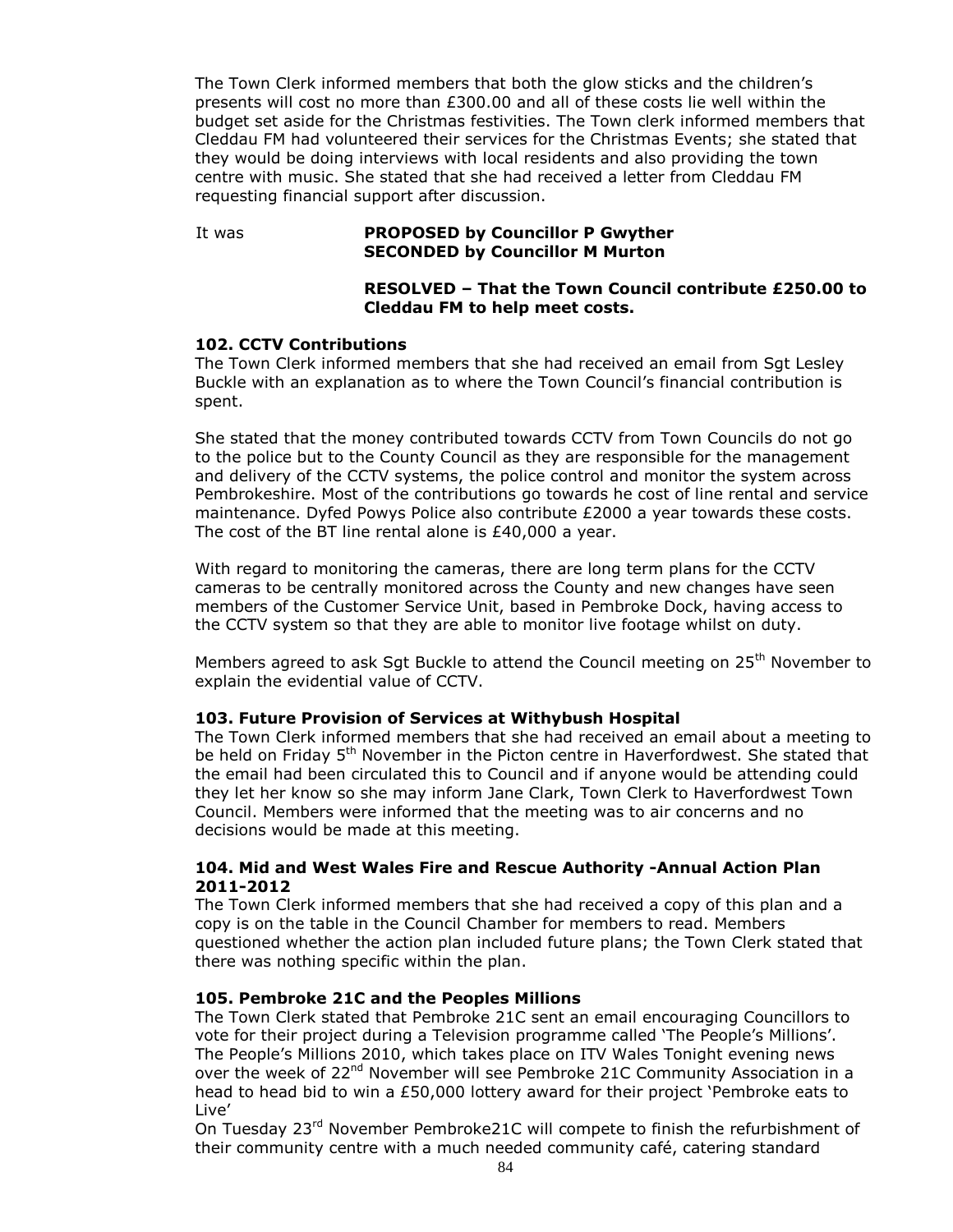kitchen and part time local produce shop. Once completed the project will provide training in catering skills leading to employment for four young people. Councillors are being urged to vote for this project and spread the word!

### **106. PALC AGM**

The Town Clerk informed members that she had received notification that the AGM for PALC will be held on Tuesday  $7<sup>th</sup>$  December at 7.00 pm in the Picton Centre, Haverfordwest.

# **107. Pembroke Dock Cricket Club**

The Town Clerk stated that she had received a letter from the Cricket Club expressing their thanks to the Council for providing a grant to enable them to buy an industrial strimmer for the grounds.

# **108. PAVS Volunteer autumn/ winter bulletin.**

The Town Clerk informed members that a copy was placed on the table in the Council Chamber for members.

# **109. Friends of South Pembrokeshire Hospital- financial assistance**

*Councillor P E George declared an interest and took no part in the discussion*

The Town Clerk informed members that she had received an application from the Friends of South Pembs hospital. They are seeking a grant of up to £500.00 to buy equipment that is not funded by the NHS Trust. They set out to raise funds, invite and receive contributions from any person or organisation.

They want to provide equipment for the treatment of patients which helps staff, carers and families. After Discussion

### It was **PROPOSED by Councillor M Murton SECONDED by Councillor A McNaughton**

**RESOLVED- That the Town Council award Friends of South Pembrokeshire Hospital with £150.**

# **110. World COPD Day 17th November 2010 – Haverfordwest Breath Easy Group**

The Town Clerk informed members that she had received a letter from the Haverfordwest Breath Easy Group with the following information.

COPD (Chronic Obstructive Pulmonary Disease) is a series of conditions that when treated early are manageable but many people have the condition without knowing it. The Breath Easy group from Haverfordwest are, along with other groups, trying to make the public aware of this condition and how important it is to be diagnosed very early. On the  $17<sup>th</sup>$  November the Haverfordwest group of Breath Easy are running a stand in Withybush Hospital which will be manned by people with COPD and some medical personnel who will have information about the condition.

### **111. Christmas meal**

The Town Clerk stated that she had received two menus one from the Ferry Inn in Pembroke Ferry, which was suggested by Councillor Sue Perkins and the other from the Golf Club. Members agreed to choose Pembroke Ferry as the venue choosing from menu B and for the Christmas meal to be held of Wednesday  $15<sup>th</sup>$  December.

# **112. Local Development Plan (LDP) - Deposit Plan**

The Town Clerk stated that the Deposit Plan and its accompanying Sustainability Appraisal, Strategic Environmental Assessment and Habitats Regulations Appraisal will be considered by full council on  $9<sup>th</sup>$  December 2010.

It is anticipated that the formal 6 week public consultation on the deposit Plan will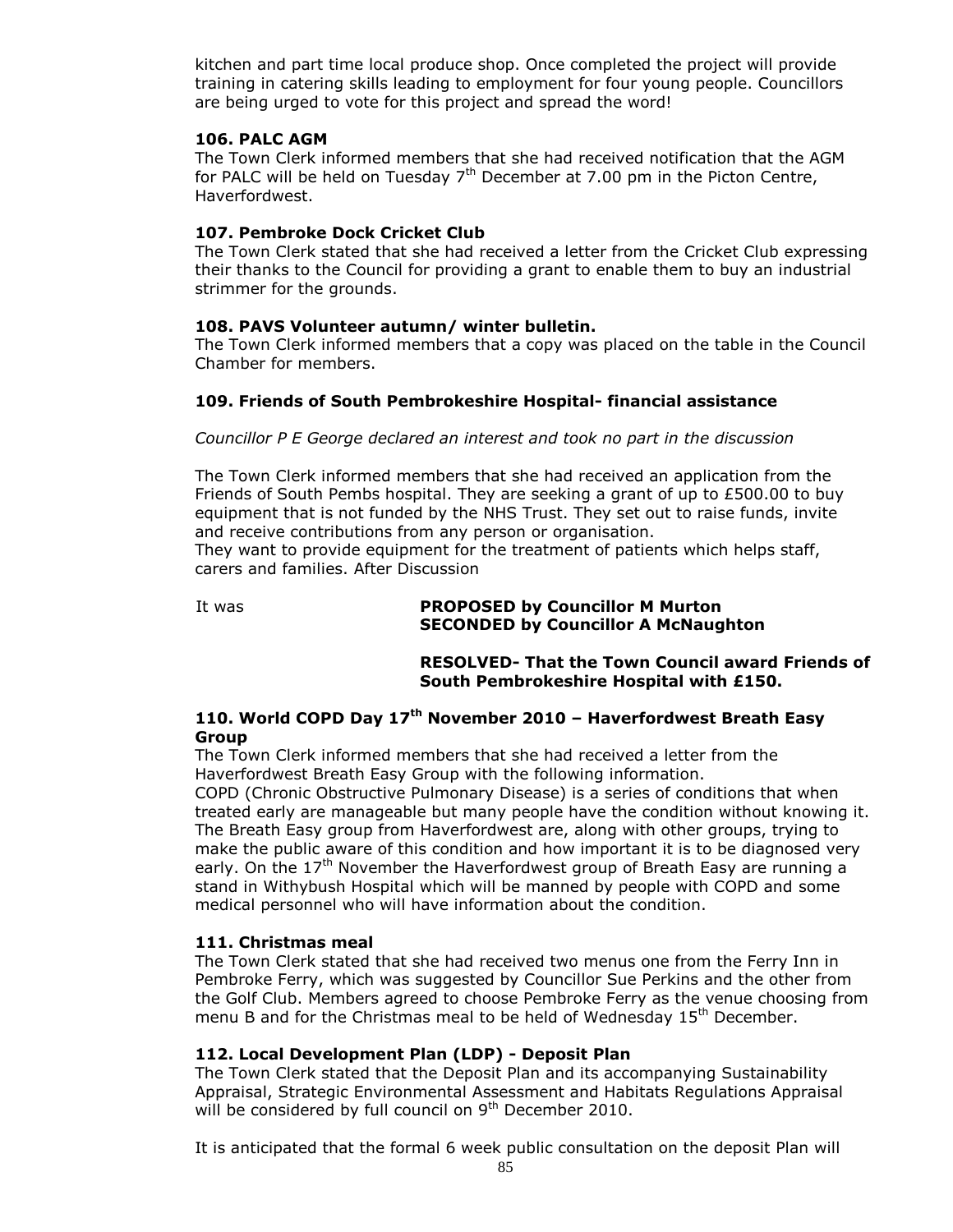run from 26<sup>th</sup> January 2011 - 9<sup>th</sup> March 2011.

#### **113. Planning application**

10/0815/PA Mr Gareth Williams Llanion Lodge Llanion Lodge, 26, London Road 26, London Road Pembroke Dock Pembroke Dock SA72 6DT

SA72 6DT **Change of use of Guest House to an all day diner facility**

#### It was **PROPOSED by Councillor A McNaughton SECONDED by Councillor C Gwyther**

**RESOLVED – That the Town Council recommend this application is not supported due to its location outside the town centre limits of Pembroke Dock as defined in the Joint Unitary Development Plan Proposals Map, the proposal is considered to be contrary to the requirements of policy 37 (Development outside a town centre). As such the proposal would have a detrimental impact on the vitality and viability of the town centre.**

#### **120. GRANT TO THE PATER HALL COMMUNITY TRUST FOR SALARY COSTS AND POTENTIAL EXTENSION OF LEASE**.

The Town Clerk informed members that in the years since the Trust was created the Town Council have made a payment each year to the Trust to cover a percentage of the salary costs. The staff costs are those consisting of caretaking and cleaning hours. She stated that the last agreement reached between the Town Council and the Trust was agreed by Council at a meeting on 6<sup>th</sup> March 2008. From this meeting it was resolved that the grant towards staffing costs should be reduced by 5% for the next three years reducing from 80% 2008/9 to 70% in 2010/11 and That the Trust be asked to increase the number of hours the building is let by 250 hours in the 2008/9 year i.e. 5 hours a week.

The Town Clerk stated that this agreement finishes on the  $31<sup>st</sup>$  March 2011 and needs to be addressed now for two reasons, the Budget for 2011/12 needs to be considered soon and also the Trust have applied for a grant, the funders involved need to know that this grant will continue as it forms a large part of the operating costs that the Trust have to find each year.

For the financial year 2009/10 the amounts paid to the Trust were as follows:-

| Rental for the Town Council offices | £7,000  |
|-------------------------------------|---------|
| Grant towards building costs        | £5,000  |
| 75% of staff costs                  | £18,804 |
| Total                               | £30,804 |

After discussion it was agreed by the Town Council to make the following grants to the Pater Hall Community Trust.

The Town Council agreed:-

For the Financial year 2011-2012 to grant 65% of the salary costs to the Trust. For the Financial year 2012-2013 to grant 60% of the salary costs to the Trust For the Financial year 2013-2014 to grant 55% of the salary costs to the Trust For the Financial year 2014-2015 to grant 50% of the salary costs to the Trust For the Financial year 2015-2016 to grant 45% of the salary costs to the Trust.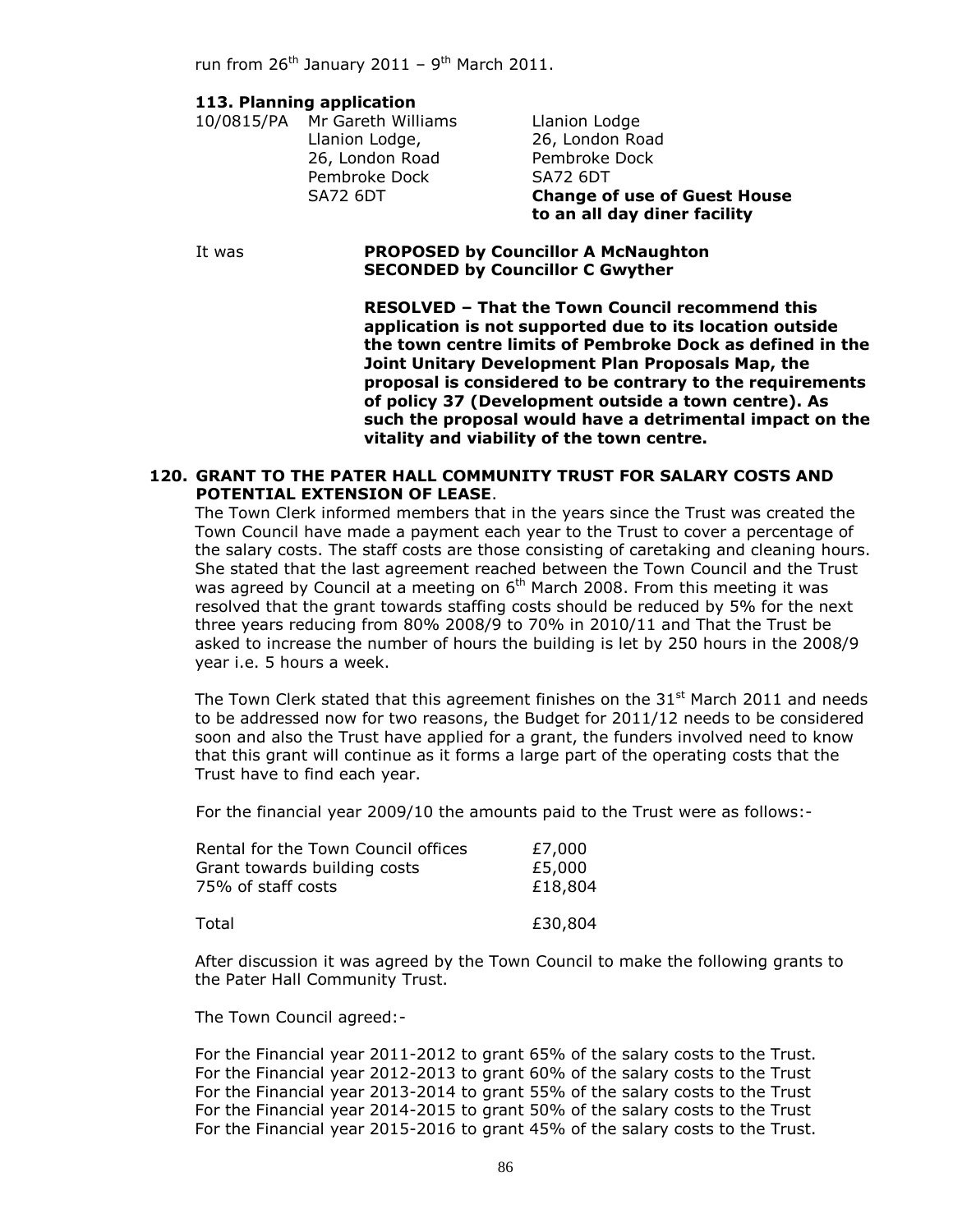The Town Council is to have Pater Hall Community Trust minutes circulated to its Councillors as well as an annual report so that the Town Council can monitor the progress and success of the Trust.

The Town Council did agree that as the lease has approximately 20 years to run it was not appropriate to renegotiate an extension to the lease at this time as there were costs to be incurred for both the Town Council and the Pater Hall Community Trust in the legal processes.

### **121. FINANCIAL REPORT**

#### **28. ACCOUNTS FOR PAYMENT**

The following accounts are submitted for approval of payment:-

| 66 | <b>BT</b> Internet                        | £123.33 |
|----|-------------------------------------------|---------|
| 67 | Wilkinson's - Plastic Container           | £7.97   |
| 68 | Parfitts- specialist floor pad cleaner    | £13.49  |
| 69 | Careclean - Buffing pads                  | £81.07  |
| 70 | Wilkinsons - Stationary                   | £15.98  |
| 71 | <b>BT Phone Bill</b>                      | £84.96  |
| 72 | Konica Minolta                            | £112.42 |
| 73 | Dyfed Alarms - Annual Maintenance         | £82.25  |
| 74 | Postage for Minutes                       | £17.52  |
| 75 | Adept Dry Cleaners- Father Christmas Suit | £23.00w |

NB: Accounts 67, 69 & 70 were paid out of meeting.

# **29. SALARIES AND WAGES**

| 09/10/2010-29/10/2010 | Salaries and Wages | £3,568.25 |
|-----------------------|--------------------|-----------|
| 09/10/2010-29/10/2010 | Tax and NI         | E 946.85  |

### **30. ACCOUNT BALANCES**

| 29/10/2010 | <b>I HSBC Current Account</b> | $E$ 9,585.50  |
|------------|-------------------------------|---------------|
| 29/10/2010 | <b>IHSBC Premium Account</b>  | $E$ 52,621.83 |

#### It was **PROPOSED by Councillor SECONDED by Councillor**

**RESOLVED - That the Town Council approve payment of Accounts numbered 66-75 and Salaries and Wages payments.**

### **122. REPORTS FROM TOWN COUNCIL REPRESENTATIVES SERVING ON OUTSIDE BODIES**

### **DR JONES CHARITY**

Councillor P E George informed members that the chair of the Dr Jones Charity is due to attend one of the meetings of Pembroke Town Council to give a brief discussion about what they do. She questioned if members of Pembroke Dock Town Council would like the chair to attend a meeting of the Town Council to provide members with information about what the charity does members agreed for the chair to attend a meeting in the New Year.